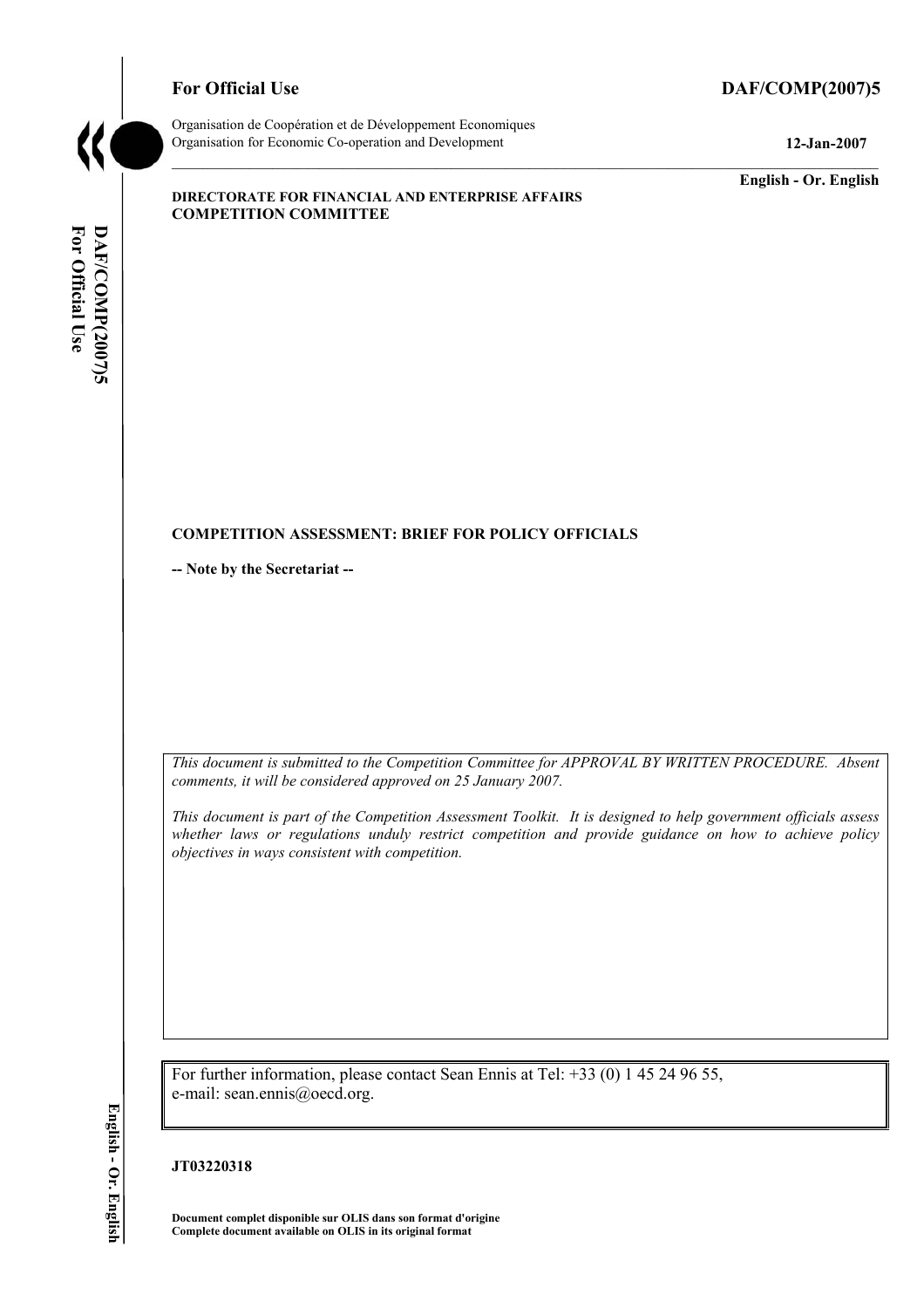### **COMPETITION ASSESSMENT: BRIEF FOR POLICY OFFICIALS**<sup>1</sup>

### *by the Secretariat*

### **1. Introduction**

1. Government action is often vital for promoting and protecting public policy goals. One important and legitimate form of government action is the establishment and enforcement of laws, rules and regulations to achieve desirable policy goals. There are often multiple policy options for achieving a given policy goal, so determining a preferred policy is a difficult task requiring careful analysis. When comparing policy options, it is valuable to assess effects on competition because regulations sometimes affect the nature and degree of competition.<sup>2</sup> Competition between suppliers is beneficial because it fosters innovation and growth in the long-run and results in suppliers providing a greater variety of goods and services at lower prices. If regulations are developed with a focus on ensuring that they do not unduly restrict competition, they are more likely to achieve their objectives and to enhance consumer welfare.

2. Up until now, little explicit guidance has existed on how to assess the competitive effects of regulations. This briefing paper provides such guidance by outlining a practical method for regulators to identify important competitive restrictions. The method uses a set of threshold questions (a "Competition" Checklist") that show when proposed regulations may have significant potential to harm competition.<sup>3</sup> A Competition Checklist can help policymakers focus on potential competition issues at an early stage in the policy development process. For the majority of regulations, no significant harm to competition would be expected. In those situations where harm to competition is most likely, an in-depth competition assessment is warranted, probably involving consultation with the government's regulatory "gatekeeper" and the government agencies with expertise in competition.

3. To help regulators address potential competition problems, this brief identifies alternatives that may offset or mitigate potential harm to competition while continuing to achieve the desired policy objectives. Note that even when there is a potential competition problem indicated by the Checklist, that does not mean there is necessarily an actual problem; rather, it means that more careful analysis is worthwhile to ensure that *if* there is an undue restriction on competition, policies can be modified.

4. The rest of this summary explains the three categories of the "Competition Checklist".

 $\frac{1}{1}$  This briefing paper has been prepared by Sean Ennis in conjunction with more detailed papers prepared by Rex Deighton-Smith and Vivek Ghosal.

<sup>2</sup> The term "regulation" henceforth refers to both primary and subordinate legislation.

<sup>3</sup> For a more developed version of the methodology, see DAF/COMP(2007)6 "Competition Assessment: Guidance". For a description of potential institutional options for implementing competition assessment, see DAF/COMP(2007)7 "Institutional Options for Competition Assessment".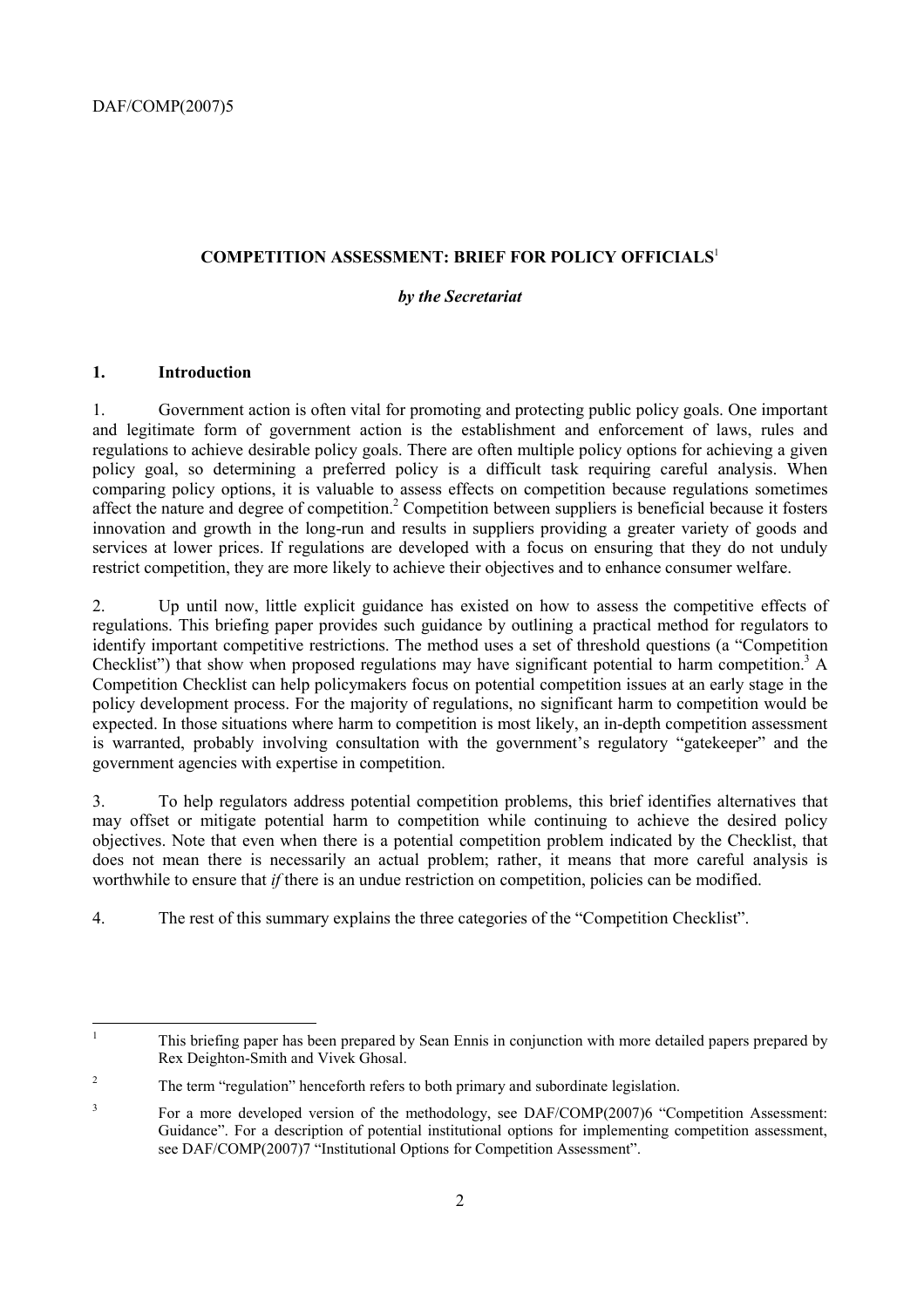### **Competition Checklist for the conduct of competition assessments**

### **A competition assessment should be conducted if the proposal has any of the following 3 effects:**

### **(1) Limits the number or range of suppliers**

This is likely to be the case if the proposal:

- Grants exclusive rights for a supplier to provide goods or services
- Establishes a license, permit or authorisation process as a requirement of operation
- Limits the ability of some types of suppliers to provide a good or service
- Significantly raises cost of entry or exit by a supplier
- Creates a geographical barrier to the ability of companies to supply goods or services, invest capital or supply labour

### **(2) Limits the ability of suppliers to compete**

This is likely to be the case if the proposal:

- Controls or substantially influences the prices for goods or services
	- Limits freedom of suppliers to advertise or market their goods or services
- Sets standards for product quality that provide an advantage to some suppliers over others or that are above the level that many well-informed customers would choose
- Significantly raises costs of production for some suppliers relative to others (especially by treating incumbents differently from new entrants)

### **(3) Reduces the incentive of suppliers to compete vigorously**

This may be the case if the proposal:

- Creates a self-regulatory or co-regulatory regime
- Requires or encourages information on supplier outputs, prices, sales or costs to be published
- Exempts the activity of a particular industry or group of suppliers from the operation of general
- competition law
- Reduces mobility of customers between suppliers of goods or services by increasing the explicit or implicit costs of changing suppliers

### **2. Limits on the number or range of suppliers**

5. Limiting the number of suppliers creates a risk that market power<sup>4</sup> will be created and competitive rivalry will be reduced. When the number of suppliers declines, the possibility of co-operation (or collusion) between them increases and the ability of individual suppliers to raise prices can be increased. The resulting decline in rivalry can reduce incentives to meet consumer demands effectively and can reduce long-term economic efficiency. While there are sound policy reasons why policy makers may sometimes limit the number or range of suppliers, as discussed below, the policy benefits of entry limits need to be balanced against the fact that ease of entry by new suppliers can help prevent existing

 $\frac{1}{4}$ 

Market power of suppliers is the ability to profitably increase price, decrease quality, or decrease innovation relative to the levels that would prevail in a competitive market.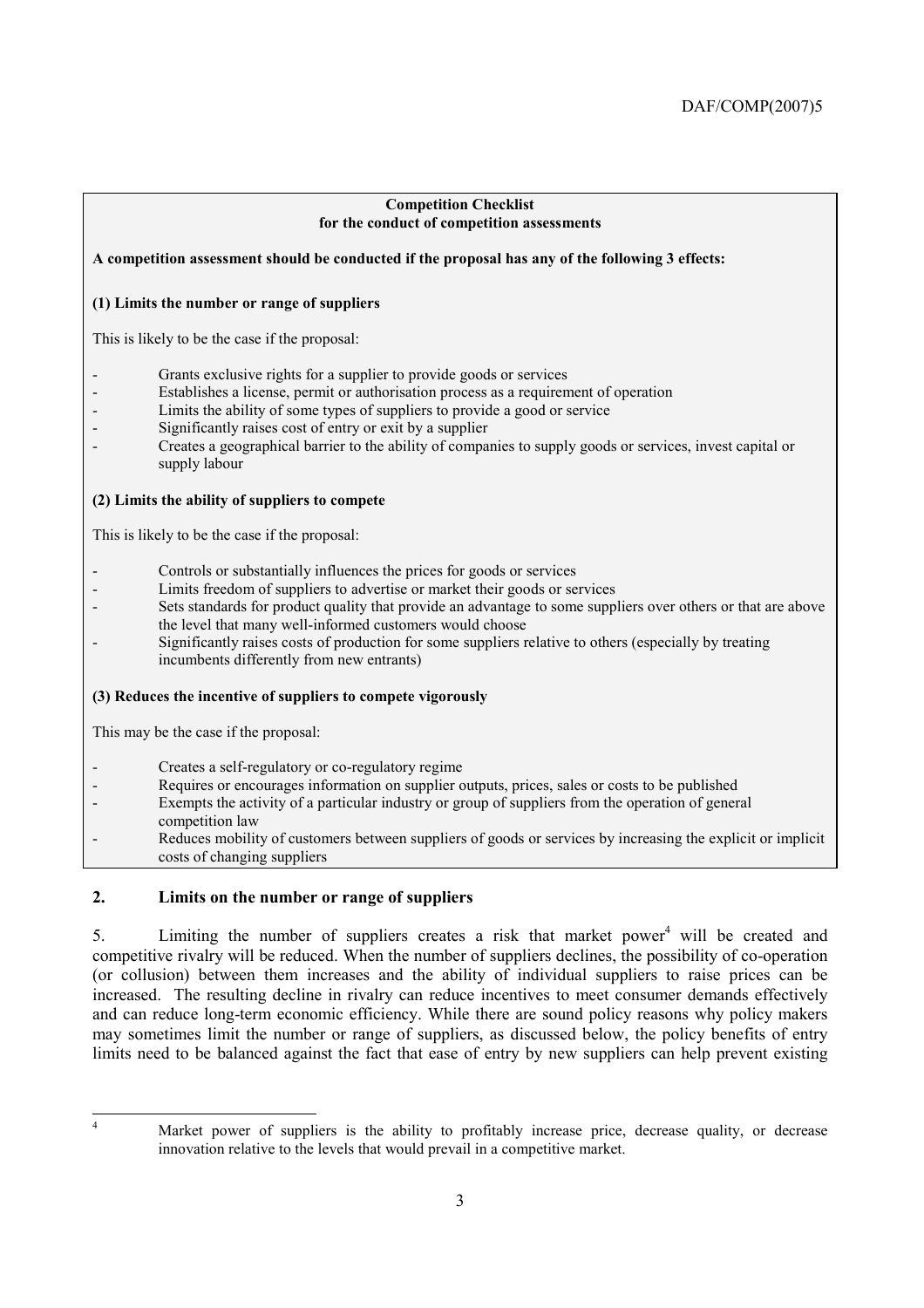### DAF/COMP(2007)5

suppliers from exercising market power. Market power leads to higher prices, lower quality and less innovation.

### *2.1 Grants of exclusive rights*

6. A grant of an exclusive right to produce a certain good or provide a certain service represents the establishment of a regulated private monopoly. Historically, the grant of an exclusive right frequently occurred in the context of a "natural monopoly".<sup>5</sup> The grant of exclusive rights, particularly if given long duration, has frequently been considered a means of encouraging substantial investments in infrastructure that may be unlikely to occur without the incentives provided by the guaranteed market access which the grant of an exclusive right provides.

7. Exclusive rights are likely to yield monopoly pricing and other problems of market power. Such results may not be fully avoided through regulation because regulators often experience a low level of success in preventing the exercise of market power and protecting consumers. Therefore, such rights should be established only with great care and after careful consideration of alternative ways to achieve the same objectives. If established, the duration of such rights can be limited. In addition, public authorities may consider distributing such exclusive rights through bidding, for example over the prices to be charged, to ensure that they are allocated in the most efficient fashion.

### *2.2 Establishment of a licence or permit system as a requirement of operation*

8. Licenses or permits required for operation necessarily restrict entry. Qualifications requirements can take the form of minimum standards for formal education and/or experience and may include good character requirements. At times, a "public interest" test may be applied that requires that potential entrants demonstrate the "need" for an additional service to be provided and, in some cases, even that their entry would have no negative impact on the businesses of existing industry participants. In extreme cases, there may be fixed numbers of licensees. While licensing schemes often have well-founded consumer protection objectives, such barriers frequently have the effect of protecting incumbent producers from competition.

9. License or permit requirements are often stricter than is necessary for consumer protection and can unnecessarily reduce consumer choice and create artificial scarcity that raises prices. A guiding principle is that restrictions do no more than necessary to adequately achieve the regulatory objectives.

### *2.3 Limits the ability of some types of suppliers to provide a good or service*

10. At times, governments seek to promote suppliers from certain regions, small suppliers, or suppliers with other special characteristics by limiting the ability of some types of suppliers to participate in a business activity, particularly with public procurement. Such restrictions are typically excessive because they unduly restrict the number of suppliers participating in procurement, reducing competition between suppliers and resulting in higher prices or less desirable contract terms for the government.

11. Where regional or small business policy objectives are sought, alternatives include a range of direct subsidies and/or tax benefits, provision of a more favourable regulatory environment in key areas, or the use of publicity/educational campaigns. In some cases, targeted subsidies will enhance efficiency by ensuring that more suppliers can actively seek business.

 $\frac{1}{5}$ 

A monopoly exists when a good or service can only reasonably be purchased from one supplier. In a ìnatural monopolyî, one supplier can produce desired output more efficiently and at a lower total cost than two or more suppliers.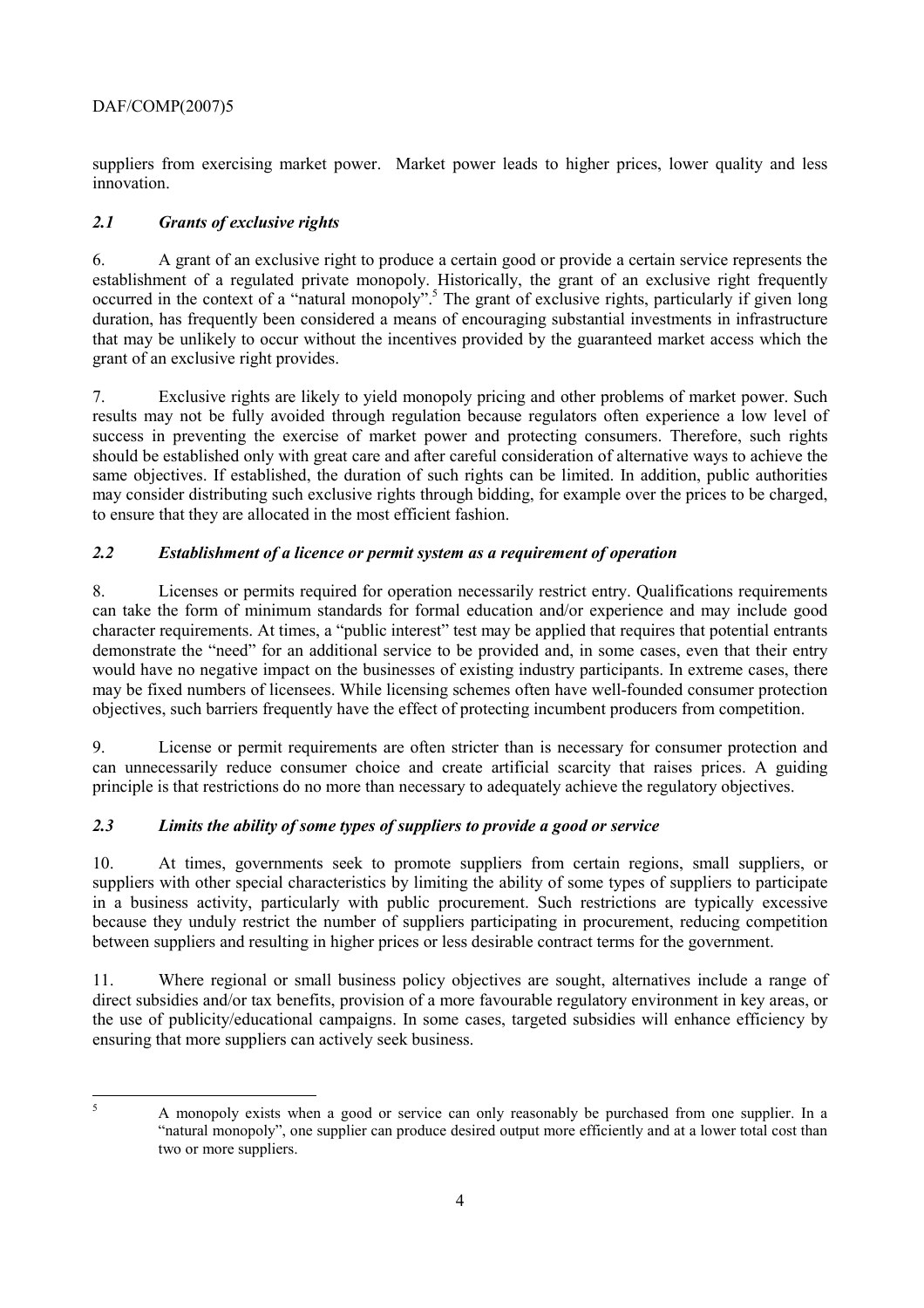### *2.4 Significantly raises the costs of entry or exit*

12. Regulations that raise the costs of entry to, or exit from, a market will tend to discourage some potential entrants and so reduce the number of participants in the market over time. Examples of this kind of regulation include rigorous product testing requirements and requirements to meet unnecessarily high educational or technical qualifications. Governments have sometimes acted to minimise the competitive impacts of such provisions by providing targeted exemptions. For example, low-volume car manufacturers are often exempted from aspects of vehicle testing regulations, or subject to less onerous testing protocols.

### *2.5 Restricts the intra-national flow of goods, services, capital and labour*

13. Regulations sometimes limit the flow of goods, services, capital and/or labour across jurisdictional boundaries, often as an instrument of regional policy. Such limitations, however, artificially reduce the geographic area of competition for provision of a good or service. This may reduce the number of suppliers and potentially allow suppliers to exercise market power and increase prices.

14. Potential restrictions should be assessed based on whether there is a clear link between the restrictions and the achievement of specific policy goals, whether the restrictions are the minimum necessary for achievement of the goal, whether a reasoned analysis suggests the policy goal will be achieved by means of the restriction and whether the restrictions are restricted to a definite and limited time span via explicit regulatory provisions. There is a substantial risk that "temporary" protections develop into quasi-permanent arrangements due to substantial lobbying by the suppliers that benefit from the restrictions. As with the above case of restrictions on access to procurement, there will often be superior alternatives available to achieve the regulatory objective, including direct subsidies and favourable regulatory treatment.

### **3. Limits on the ability of suppliers to compete**

15. Regulation can affect the ability of suppliers to compete in a variety of ways, not all of which are identified here, including through advertising and marketing restrictions, setting of standards for product or service quality and controls over prices at which goods or services are sold. These limits can reduce the intensity and dimensions of rivalry, yielding higher prices for consumers and less product variety.

### *3.1 Controls the prices at which goods or services are sold*

16. Governments often regulate prices in traditional monopoly sectors, such as utilities. These types of price controls are probably helpful to consumers and serve as a counterweight to lack of consumer alternatives. However, price controls are also sometimes applied in situations where there are many potential suppliers to the same consumer. When minimum prices are set, low-cost suppliers are prevented from winning market share by providing better value to consumers. Similarly, when maximum prices are set, supplier incentives to innovate by providing new and/or high-quality products can be substantially reduced and suppliers may effectively coordinate their prices around the maximum price.

17. Minimum price regulation is sometimes a response to extremely vigorous price competition. In these cases, minimum price regulation is generally seen as a means of protecting small suppliers from "unfair" competition. The impacts of such price regulations merit careful evaluation because the result is likely higher prices for consumers or unmet demand. Maximum price regulations are frequently introduced as a necessary corollary to restrictions on entry. An alternative is to permit freer entry to the market.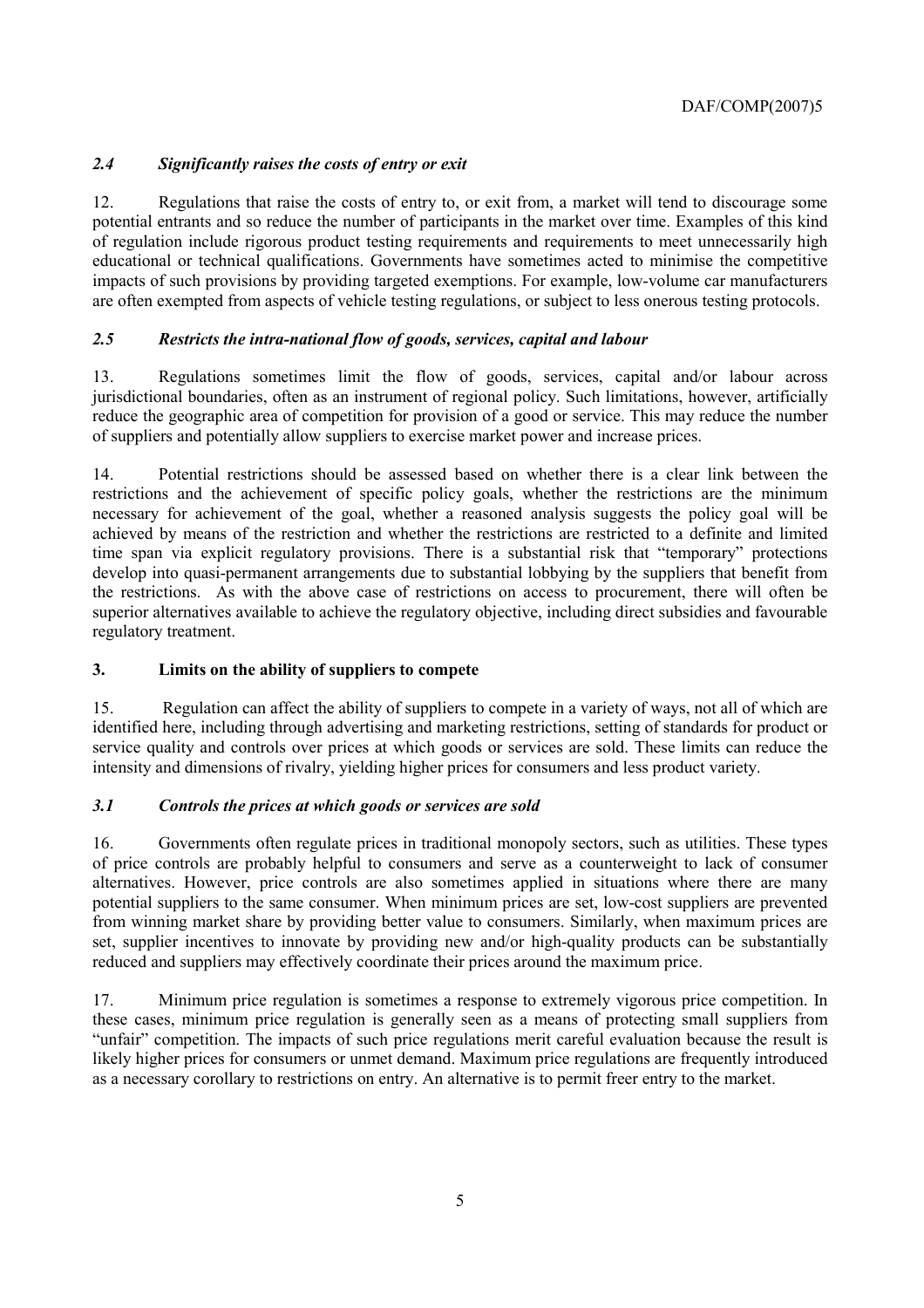### DAF/COMP(2007)5

### *3.2 Restricts advertising and marketing*

18. Regulations that restrict suppliersí ability to advertise or market goods and services often exist to limit false or misleading advertising. Sometimes advertising restrictions are intended to reduce advertising for products or services that are deemed to have a socially negative value or which are subject to excess consumption. At other times, advertising to certain "vulnerable" groups, such as children, may be restricted. Restrictions of this nature, when circumscribed to ensure they are not overly broad, can have significant social benefits.

19. In many cases, however, advertising and marketing restrictions are too broad and unduly restrict competition. Restrictions on advertising and marketing are likely to be particularly onerous for potential entrants, as they restrict an entrant's ability to inform potential customers of their presence in the market and of the nature and quality of the goods and services that they are able to offer. Regulations that restrict only false and misleading advertising are often a viable alternative.

### *3.3 Sets standards for product quality that provide an undue advantage to some suppliers over others or that are above the level that many well informed customers would choose*

20. Regulations setting standards often provide benefits to consumers and can help to promote new types of products by ensuring that new products from different suppliers are compatible. But standard setting can also provide undue advantages to some suppliers over others. One common example is environmental regulations that limit the allowable emissions of a mildly toxic substance. While limiting emissions is often appropriate to protect public health, regulations can be designed in ways that unfairly advantage a small number of suppliers, for instance by requiring a particular technology or by setting unduly strict standards that are difficult or impossible for less well resourced producers to meet. Another example in which standard-setting can have significant anti-competitive impact is setting minimum quality standards for particular product types. There are often sound objectives underlying such standard-setting, such as protection of consumers from risks associated with the use of the product. However, when many consumers prefer lower cost over increased safety, the need for the standard is unclear. Consumer welfare can be reduced by such standards as consumers are prevented from buying cheaper, lower quality goods that they would prefer, even when fully informed of all associated risks.

21. Alternatives exist to stricter product standards regulations. For example, when minimum standards are pursued for consumer protection reasons, it may instead be possible to require disclosure of certain product characteristics. Where major changes in emissions standards are contemplated, governments can seek to minimise anti-competitive impact by permitting trading of emission rights or providing temporary assistance to smaller suppliers in order to help them meet the new requirements.

### *3.4 Raises the costs of some suppliers relative to others*

22. At times, regulations have the unintended effect of raising costs for some suppliers relative to others. One source of cost asymmetry is regulations that unnecessarily require the use of one technology of production over another. Another source is "grandfather clauses" that exempt current suppliers from a regulation but apply the regulation to new entrants. Such arrangements have substantial potential to distort competitive relations within the industry by raising costs to some suppliers to a substantially greater extent than others. This can impede entry, reduce innovation and lower the intensity of competitive pressure in the market. While creating cost differentials can be harmful, that is not to say that regulations should affirmatively seek uniform supplier costs.

23. For occupational qualifications, grandfather clauses are often implemented based on the belief that extensive practical experience of long established practitioners is an adequate substitute for a higher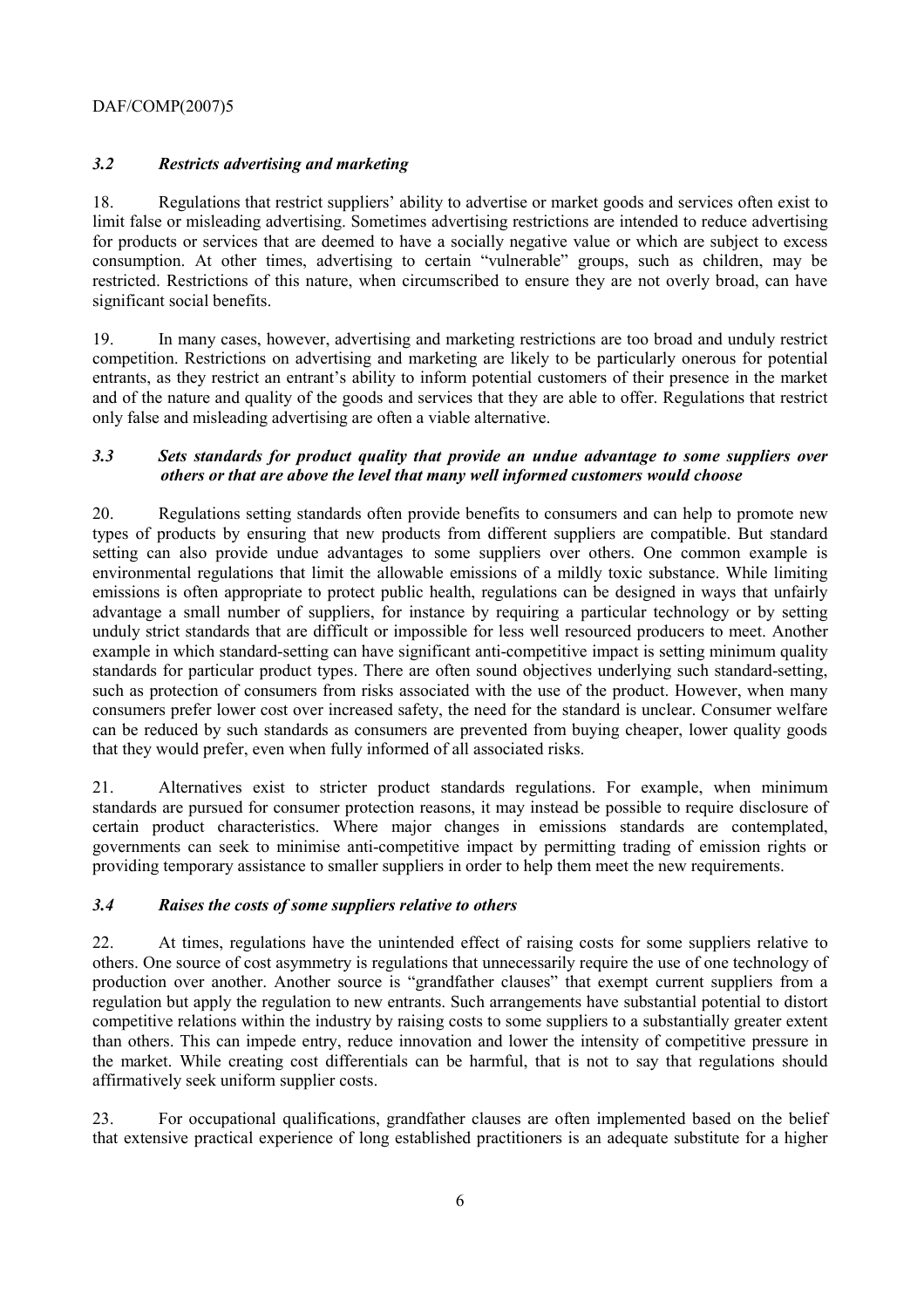level of formal qualification. In relation to productive technologies, grandfather clauses are often implemented to ensure adequate time exists to amortise the sunk costs of previous investments. The anticompetitive impact of grandfather clauses can be minimised by ensuring that they are time-limited, rather than permanent. More generally, a sceptical approach is appropriate for arguments in favour of grandfather clauses, as the clauses often defend vested interests from potential competition.

### **4. Reductions in the incentives for suppliers to compete vigorously**

24. Regulations can affect supplier behaviour not only by changing the suppliers' ability to compete but also by changing the incentive of suppliers to act as vigorous rivals. Two of the main reasons why suppliers may compete less vigorously are first, that some regulations may have the effect of facilitating co-ordination between suppliers and, second, that some regulations may have the effect of reducing the willingness, ability or incentive of customers to switch between different suppliers. Other reasons suppliers may compete less vigorously exist, such as profit or market share limits that restrict the potential reward to competing. Cartel-like behaviour<sup>6</sup> may be more readily generated under self-regulatory or co-regulatory regimes, by increasing the sharing of supplier output and price information or by excluding an industry or sector from the reach of competition law. Cartels are harmful because they restrict output and raise prices, making consumers worse off.

### *4.1 Self-regulation and Co-regulation*

25. When an industry or professional association takes full responsibility for regulating the conduct of its members, without government legislative backing (often at the urging of government) the term "selfregulation" is used. However, when government provides legislative backing to rules that are developed at least in part by the industry/professional association, the term "co-regulation" is used. Self-regulatory and co-regulatory structures can yield substantial benefits by ensuring that technical standards are appropriate and that standards advance with technology.

26. However, these structures can have significant anti-competitive impacts. In particular, industry/professional associations often adopt rules that reduce incentives or opportunities for vigorous competition between suppliers of goods or services, such as advertising restrictions and rules that prevent discounting. In addition, unduly strict qualifications requirements may reduce entry to the market. Government should retain powers to prevent attempts by the industry/professional association to use regulatory powers in an anti-competitive manner. This may include ensuring that the relevant government authorities have the right to approve, or refuse to approve, association rules and, as required, to substitute their own should the association continue to propose unacceptable rules.

### *4.2 Requirements to publish information on supplier prices, outputs or sales*

27. Regulations that require market participants to publish information on their prices or output levels can significantly assist in the formation of cartels, since a key requirement for cartel operation is that participants in the cartel can effectively monitor their competitors<sup>'</sup> (or co-conspirators') market behaviour. Cartels are more likely to arise where there are fewer participants in the market, where entry barriers are high, where suppliers' products are relatively homogeneous and where information about price or output changes is available either before or soon after the price or output changes.

28. Regulations requiring the publication of information such as price and output levels may be adopted to improve consumer information and, at times, can improve the efficiency of markets. However,

6

A cartel exists when competitors make an agreement with a goal of increasing their collective profits by restricting competition, for example by setting a price, limiting supply, sharing profits or rigging bids.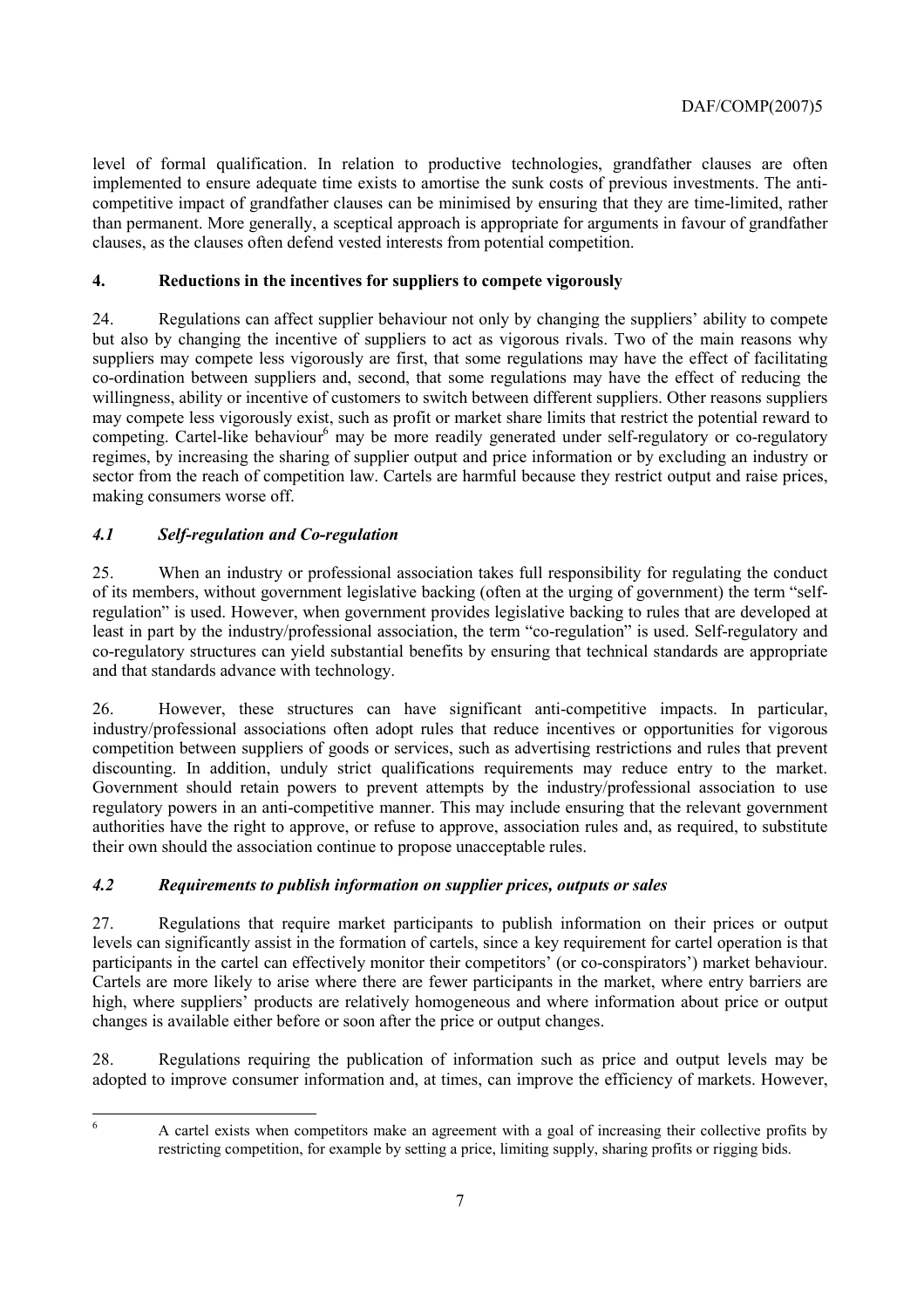### DAF/COMP(2007)5

when cartel formation is likely, such requirements are more likely to have a net negative impact. Alternatives exist to publishing all collected data. When the information is gathered primarily for government policy making, there may be no need to publish it at all. When the purpose is to aid consumers or provide general statistics, aggregate statistics support cartels less than supplier-specific statistics.

### *4.3 Exemptions from general competition laws*

29. In many countries, particular suppliers or economic sectors benefit from exemptions from the general competition law. In some cases, these sectors are subject to their own, sector-specific competition laws. In other cases, no restrictions exist on anti-competitive conduct in these sectors. Where a substantial derogation from the general application of competition law exists there is a clear risk of cartels, pricing abuses and anti-competitive mergers<sup>7</sup> resulting.

30. Where a specific rationale for the continued existence of exemptions has been identified, consideration should be given to the means by which their scope can be minimised. For example, a legislated monopoly requiring all producers of a particular commodity to sell to a licensed intermediary may be inferior to a system that allows producers to engage in cooperative selling arrangements, but does not compel them to do so.

## *4.4 Reduces the mobility of customers by increasing the costs of changing suppliers*

31. Regulations can make consumers more willing to switch suppliers by affecting "switching costs" – the explicit and implicit costs borne by a consumer in changing from one supplier to another. Switching costs may arise for various reasons, including unduly long contract terms or tying of assets to suppliers in a way that makes switching inconvenient, as with tying a phone number to a given service provider. When consumers face high switching costs, suppliers can charge higher prices for their goods or services. Suppliers therefore often seek to create high switching costs, sometimes through promoting policies that will ensure high switching costs.

32. The pro-competitive impact of reducing or eliminating switching costs can be large so policymakers should seek to avoid policies that raise switching costs for consumers. Where there is a clear risk of switching costs being imposed, the inclusion of provisions in the regulatory structure that will limit or prohibit their use may be advisable. Due care should be taken to ensure that legitimate costs of consumer switching are considered.

### **5. Proportionality in undertaking competition impact assessments**

33. Identifying regulations that may unduly restrict competition is an important step for improving quality of regulation. The categories in the Competition Checklist provide a reliable initial basis for identifying regulations that may give rise to an anti-competitive impact. The sub-points of each category indicate the main but not exclusive ways in which regulations may unduly restrict market rivalry.

34. The relative importance of different anti-competitive impacts can vary substantially. The extent of the competitive effect analysis to be undertaken should be commensurate with an initial assessment of the likely extent of the anti-competitive impact identified. In making this assessment, a clear view needs to be developed about the nature and extent of the affected goods, services and consumers. A primary issue is the ability of consumers and suppliers to substitute between different goods or services, including those that are not covered by the regulation.

 7

A merger is a combination of one (or more) previously independent suppliers to form one larger supplier.